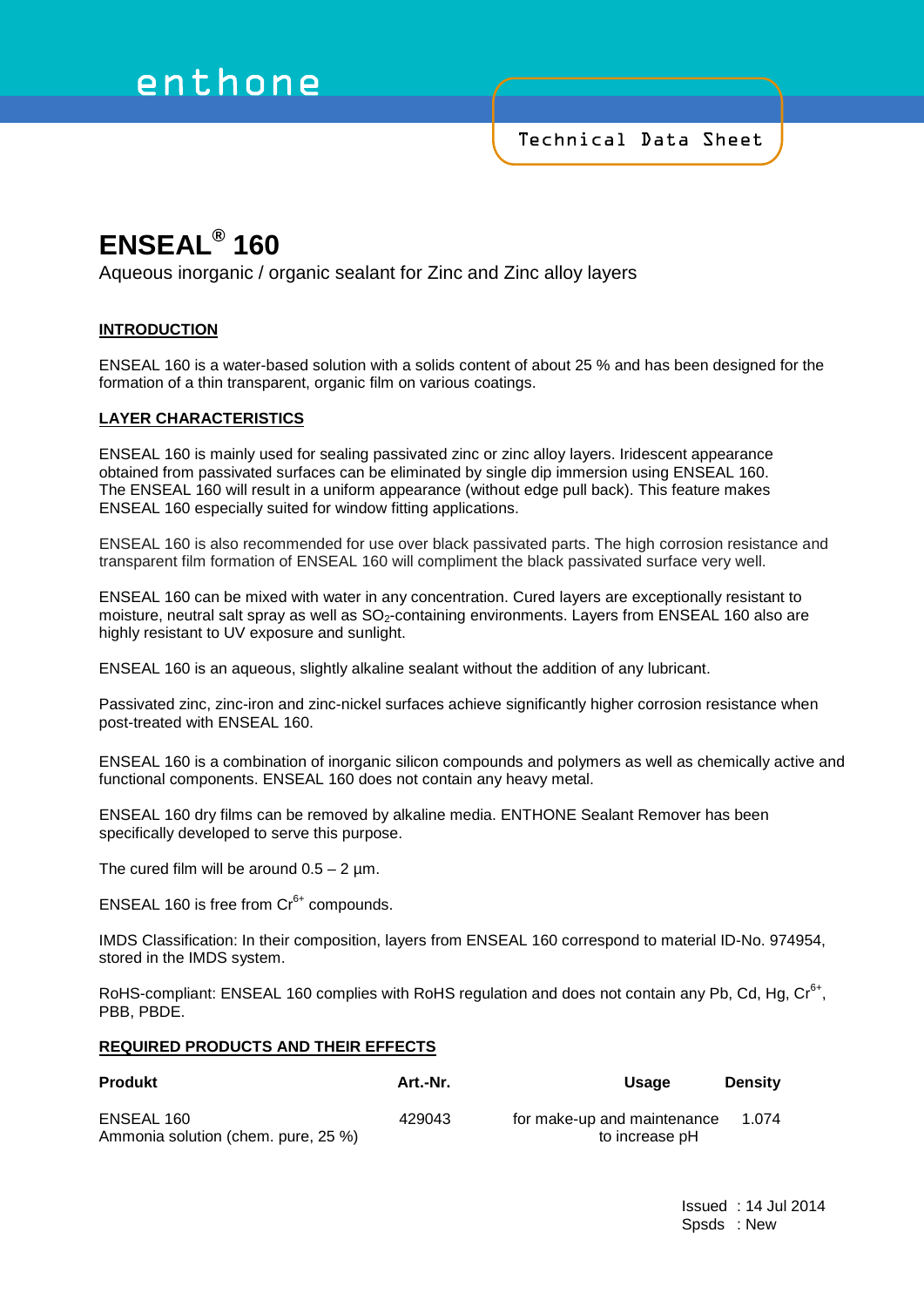### **EQUIPMENT**

#### Tanks

Steel tanks with a PVC or Koroseal lining or plastic tanks made of Polypropylene, Polyethylene and PVC-GFK can be used. Tanks made of stainless steel may also be used.

#### **Heating**

Use of heaters or heat exchange units is recommended. Matrials: PTFE (Teflon), porcelain or stainless steel. A low surface temperature and/or good circulation around the heaters is required to prevent curing of the reactive organic materials on the surface of the heaters. The heating energy should not exceed 2 Watt/cm².

#### **Filtration**

In order to remove cured products or zinc flitters a filtration is needed from time to time. Recommended are sack type filters with polypropylene sacks. Filter mesh: 30 - 100 µm. Surface quality and corrosion performance will be increased.

#### **Agitation**

It is necessary to agitate mechanically on a continuous basis by means of a membrane pump (peristaltic pump) or a slow moving stirrer located near to the bottom system to avoid settlement of the emulsion. Air agitation leads to foaming and may be detrimental to the functioning of the process.

#### Exhaust

Normally, exhaust is not required.

#### **COMPOSITION AND WORKING CONDITIONS**

|                                                                          | Optimum                                                      | Range                                                                       |
|--------------------------------------------------------------------------|--------------------------------------------------------------|-----------------------------------------------------------------------------|
| ENSEAL 160                                                               | 400 ml/ $\vert$ *<br>corresponds to solids content $6 - 15%$ | $250 - 600$ ml/l                                                            |
| pH<br>Temperature<br>Immersion time<br>Drying time<br>Drying temperature | 9.0<br>25 °C<br>30 <sub>s</sub><br>$15 \text{ min}$<br>80 °C | $8.5 - 9.5$<br>$18 - 35 °C$<br>$10 - 60 s$<br>$5 - 20$ min<br>$65 - 100 °C$ |
| if necessary<br>Agitation                                                |                                                              | up to 120 $\degree$ C<br>slight mechanical agitation (no air agitation)     |

\* for barrel plating a lower concentration is recommended (200 ml/l).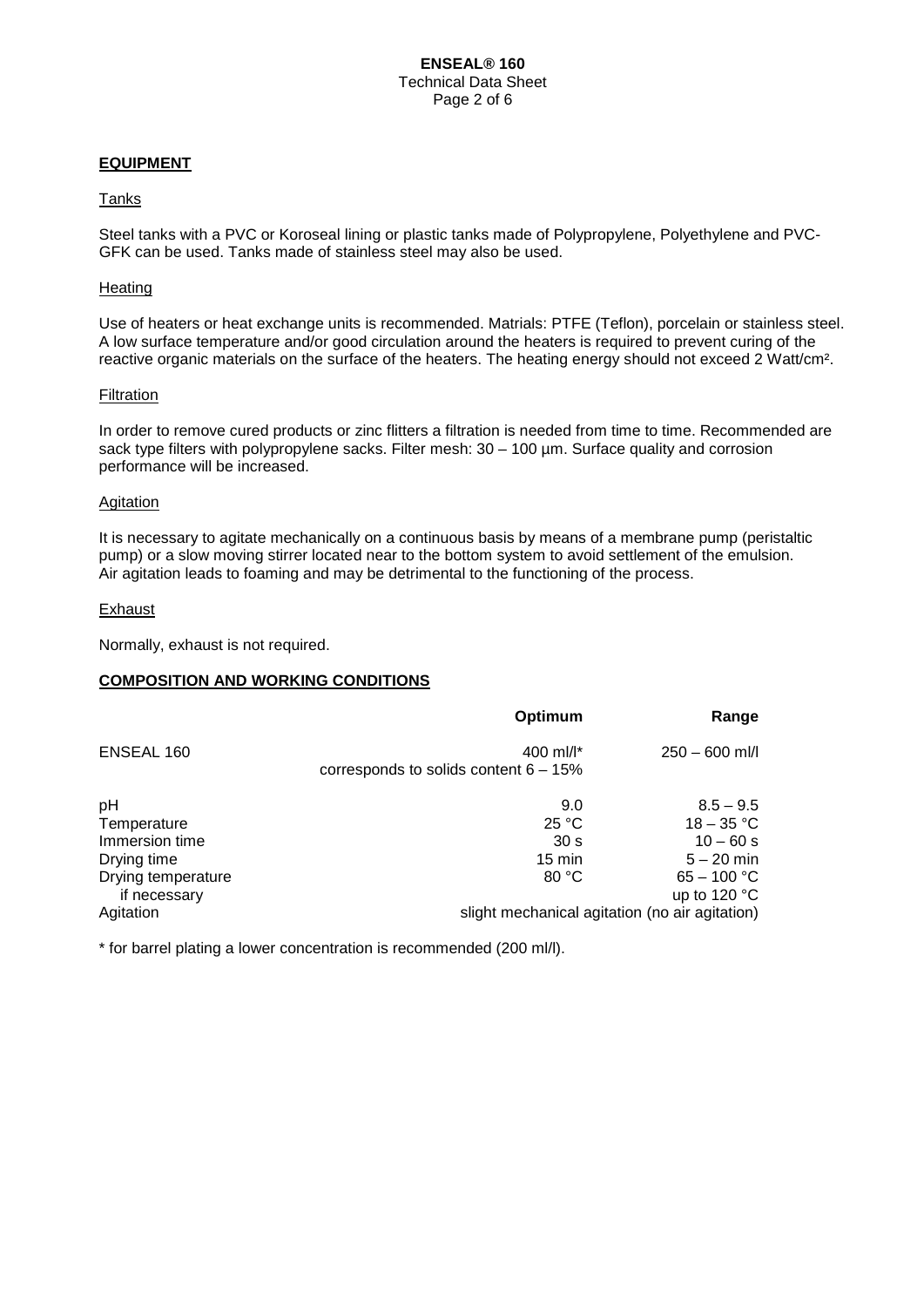### **ENSEAL® 160** Technical Data Sheet Page 3 of 6

# **MAKE-UP**

- Add de-ionised water to the tank to about 1/2 of the final operating volume. Regenerated water from circulation reservoir may not be used for make-up.
- Add the required amount of ENSEAL 160 ( $6 15\%$  solids content) whilst stirring well.
- Top up with water to the final volume and stir thoroughly.
- Check pH-value and ensure that it is within range.
- To increase the pH ammoniumhydroxide solution (concentrated) can be used.
- After heating to working temperature and a further pH control the sealant is ready for use.

| Operating temperature |  | $18 - 35 \degree C$ |
|-----------------------|--|---------------------|
| Drying temperature    |  | $60 - 120$ °C       |

**Caution:** Never add concentrated acid directly to ENSEAL 160 – sealer.

### **PROCESS SEQUENCE**

Application of ENSEAL 160 is usually the last step of the plating process. Parts are not to be rinsed after this step. After treatment with ENSEAL 160 allow parts to drain for at least 60 s or blow off using a suitable blowoff station prior to drying. Maximum drying temperature is 120°C.

Normal Sequence:

- Metal deposition (zinc layer or zinc alloy)
- Rinse  $(2 3)$  rinsing steps)
- Passivation (trivalent) or chromate (hexavalent)
- Rinse  $(2 3$  rinsing steps)
- Drain for 30 to 60 seconds (alternatively: blow-off)
- Immersion into ENSEAL 160 (30 60 s)
- Allow to drain for at least 60 seconds to about 2 minutes (alternatively: blow-off with pulse blower or spinning in case of centrifuge) Note: Do not rinse after ENSEAL 160!
- Dry at minimum of 60 °C

# **PRE AND POST-TREATMENT GUIDELINES**

ENSEAL 160 is primarily used as sealant over passivated zinc or zinc alloys layers. Prior to immersion into the sealant solution it is imperative to rinse carefully. Drag-in of contaminations must be avoided!

Especially ensure no acid residues are dragged-into the solution as they will cause the solids content to precipitate. With black chromate passivation (hexavalent) intermediate drying is required.

The last rinse water before ENSEAL 160 has to have a pH of at least 6.5. Observe a drain-off time of at least 30 sec, prior to treatment with ENSEAL 160, to avoid dilution of the sealant solution.

# **DRYING**

To obtain a high corrosion protection parts should be dried in an oven or in centrifuges at least 60 °C. For trivalent passivated parts a drying temperature of  $80 - 120$  °C is recommended. For hexavalent chromated parts the maximum drying temperature is approx. 80 – 100 °C. Drying time is about 10 – 20 Minutes. To avoid excess of spin off of the uncured ENSEAL 160 centrifuges should be operated at lowest possible speed.

Note: High performance sealants form chemically stable films on parts as well as on racks, barrels and or centrifuge baskets, which may be difficult to remove. The remaining film should be removed after each plating cycle by exposure to a hot alkaline cleaner or ENTHONE Sealant Remover. A mechanically stripping of racks, barrels or centrifuge baskets may be required from time to time.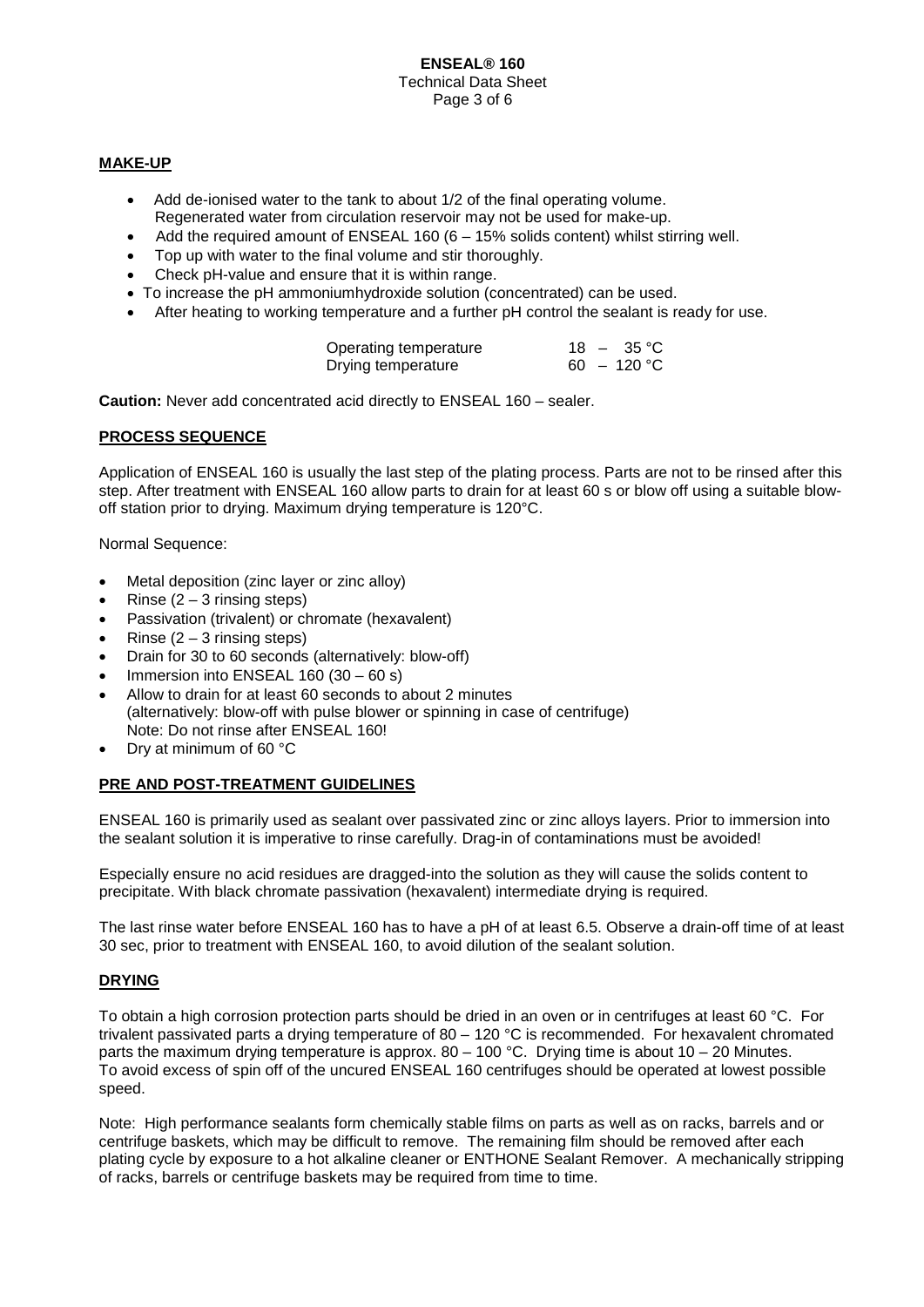### **ENSEAL® 160** Technical Data Sheet Page 4 of 6

# **MAINTENANCE AND CONTROL PROCEDURE**

To avoid precipitation of the solids, the pH-value of the ENSEAL 160 solution has to be maintained between 8.5 – 9.5. Increase of the pH-value is done by use of ammonium hydroxide solution (concentrated).

As concentrate and ready for use solution may show some settlements it is mandatory to mix up the solution prior to use. The concentrate for additions may be mixed up by turning around the closed containers.

The ENSEAL 160 bath is maintained by regular additions of ENSEAL 160 concentrate based on drag-out. Additions should be made on a daily basis. Determination of the concentration of the ENSEAL 160 – solution is carried out via determination of the refractive index or by drying and weighing in accordance with following analysis.

#### **ANALYSIS**

**Maintenance** 

If the solids content of ENSEAL 160 solution is too low, the corrosion resistance will decrease. Consumption of ENSEAL 160 strongly depends on the makeup concentration as well as drag-out and is to be determined in accordance with each individual installation. Solids content can be determined by means of a refractometer.

Relation between the refractive index and solids content of the product is as follows:



ENSEAL 160 at 22°C:

To increase the solids content, add ENSEAL 160 concentrate. Check pH regularly and adjust, if necessary, with diluted ammonia solution.

A significant decrease in pH will lead to local polymerization shock and is therefore to be avoided. Increase of pH to above 10 will diminish lifetime of the sealant.

Ensure that the total foreign metal content (Zn, Cr) will not exceed 100 mg/l through drag-in. Values exceeding 100 mg/l may increase formation of droplets and lead to reduced corrosion resistance. Exceptionally high contents of contaminants can cause irreversible damage to the deposit.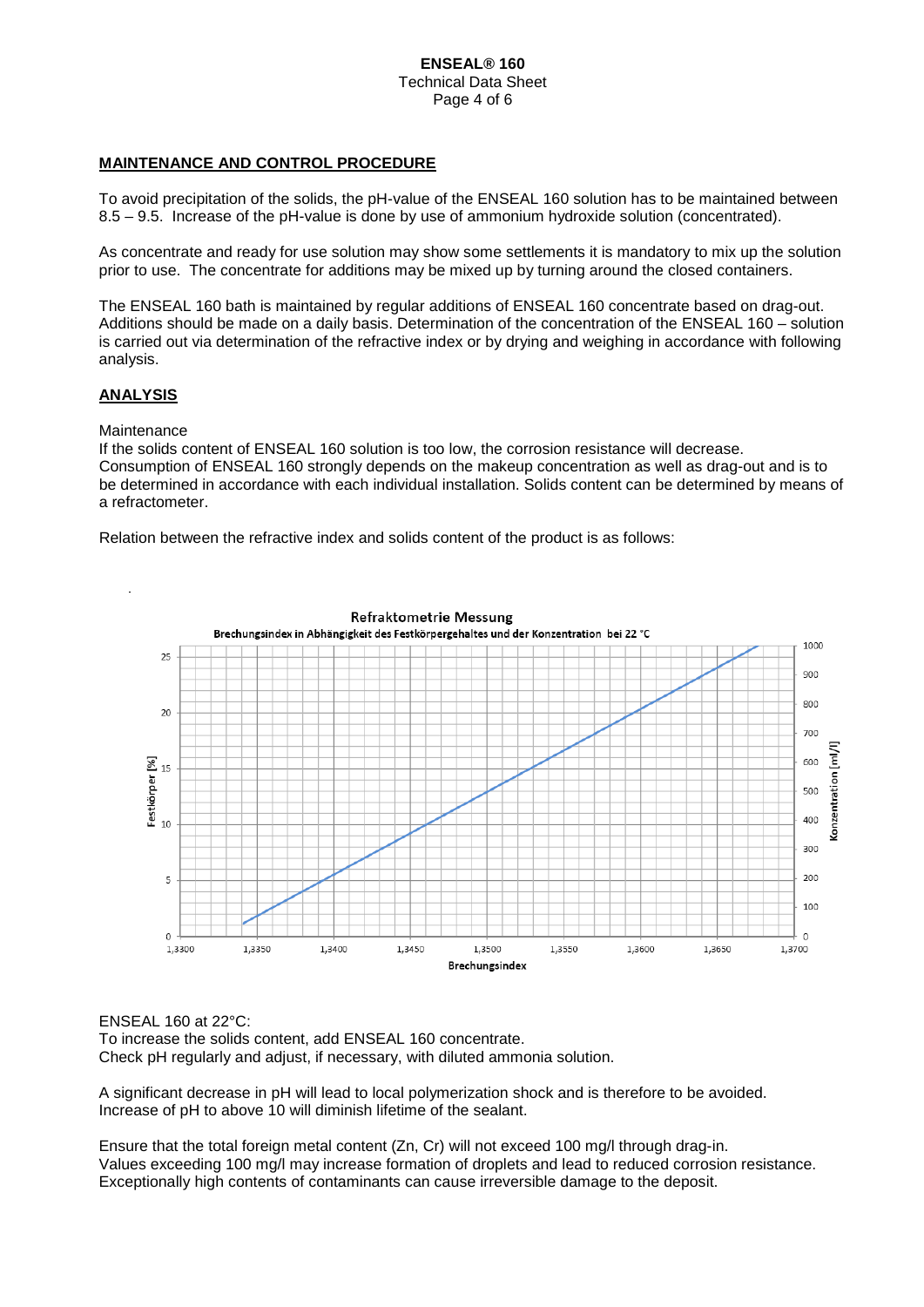Determination of Solids Content

- 1. Weigh about 2 ml ENSEAL 160 into an aluminum cup
- 2. Dry for 1.5 h at 120 °C in oven
- 3. Allow to cool for 30 minutes
- 4. Re-weigh the cup with dry residue
- 5. Calculate the solids content:
- $(M2 MO) / (M1 MO) * 100 = dry residue [%]$
- $MO = weight of the watch glass$
- M1 = weight of 2 ml sample (ENSEAL 160)
- M2 = weight of the residue after drying

# **WASTE DISPOSAL**

ENSEAL 160 solution contains organic resins. The pH-value of the solution is dropped to about 2 by use of Sulphuric acid. The solids will precipitate and can be filtered off. The solid residues may be burned up in a suitable plant.

By drag in of chromates from chromate conversion solutions hexavalent chromium may be present in the used bath. In this case the Cr-VI in the clear phase has to be reduced to Cr-III

The clear phase is added to the waste water treatment or may be adjusted to ca. 9.0. After separation of the solids the clear water may be disposed.

Please note that all waste materials must be handled and discarded in accordance with local authority regulations and laws.

ENSEAL 160 does not contain hexavalent chromium when delivered.

### **STORAGE**

The concentrates should be stored in a cold place but free from freezing. Storing time under normal conditions should not exceed 12 month. Opened canisters should be used in the short term. The ready for use solution has no limitation in life time when maintained according to this data sheet.